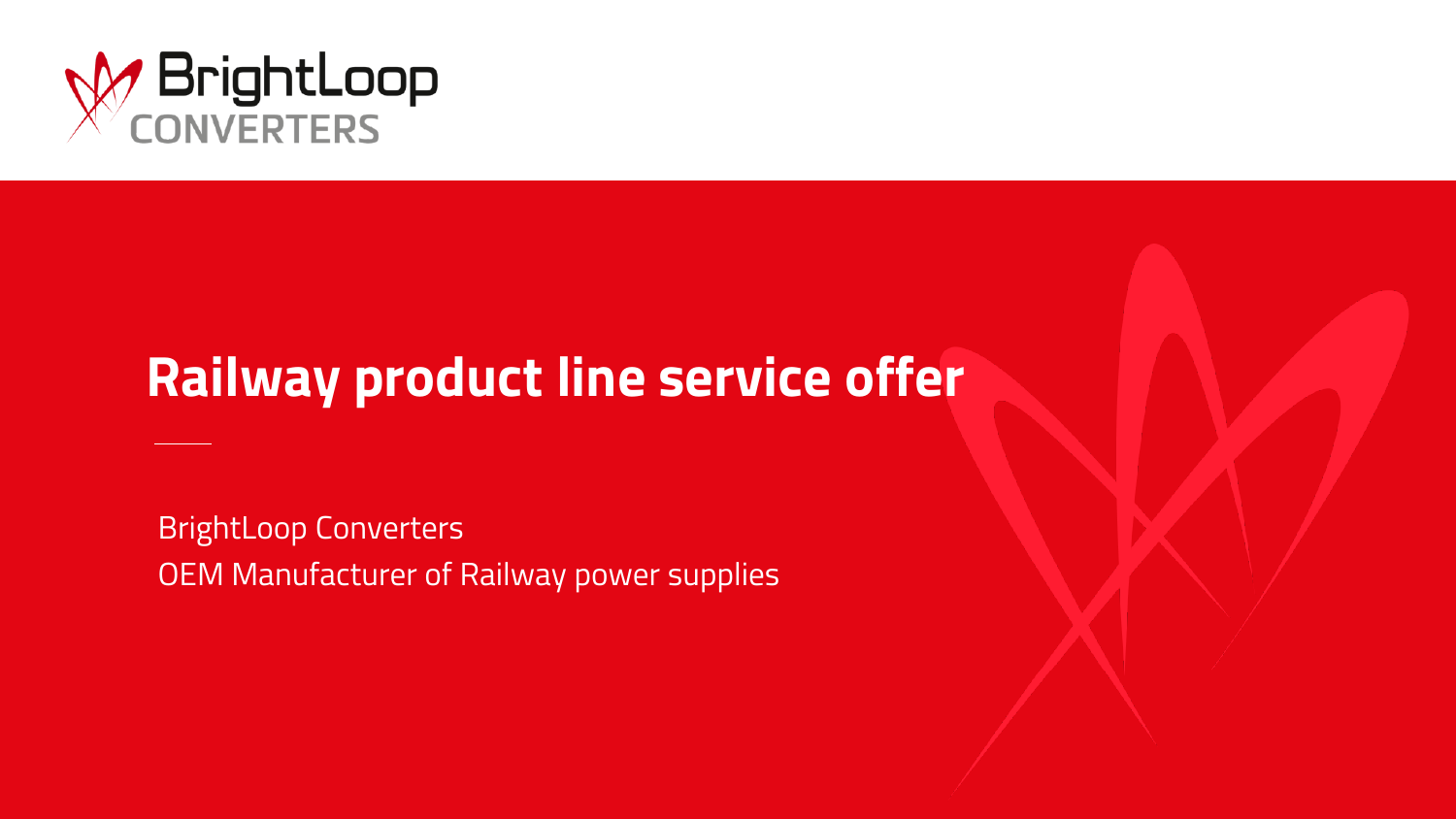## **BrightLoop Converters**



**Customized Converters for Advanced, High-Efficiency, High-Power density Applications in Harsh Environments**

**Established in 2010, BrightLoop Converters is an industrial company designing and producing power electronics systems**

**In 2014, BrightLoop Converters has taken over the former activity of Alcatel Converters / Harmer & Simmons / AEG Power Solutions in Lannion**





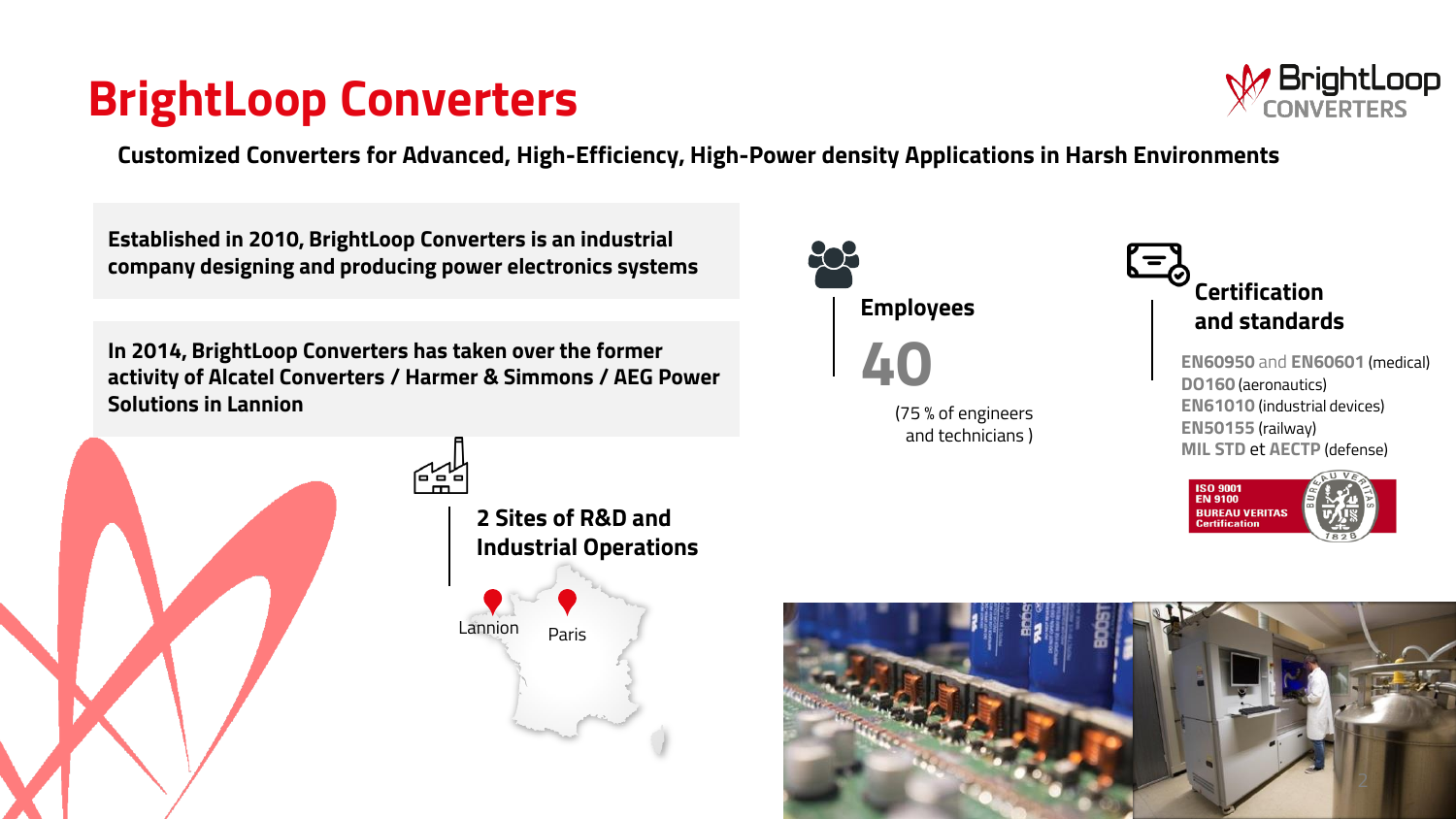# **Product lifecycle**



**Brightloop Converters innovates in power electronics from design to mass production**

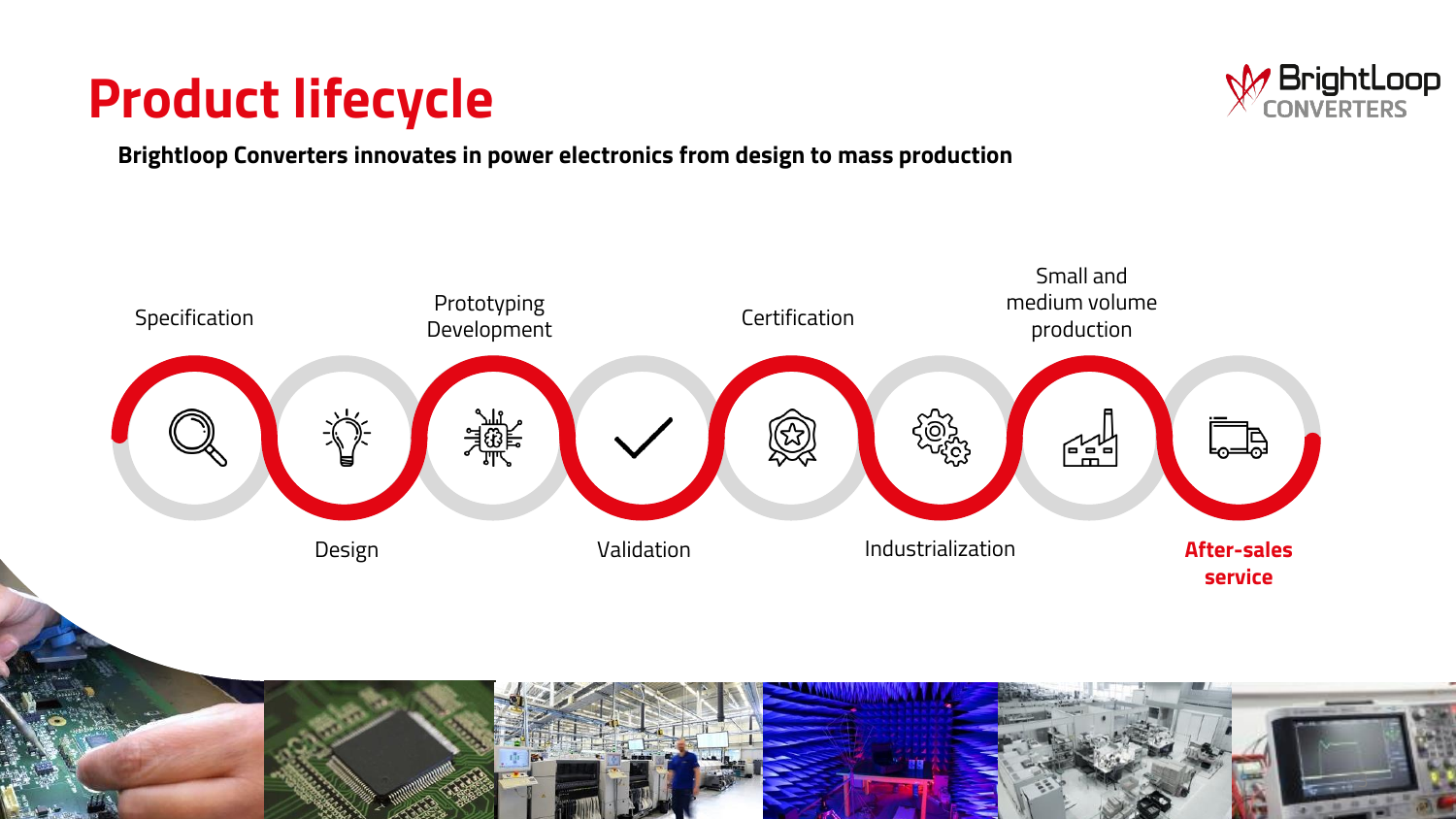# **Maintenance for Railway Market**



**The railway power supplies product line is originated from Alcatel Converters portfolio.** BrightLoop Converters is committed to offer **after sales services**, **preventive maintenance**, **new product manufacturing**, or **new product development**, to answer all kind of customer requests.



## **BrightLoop Converters is the original designer and manufacturer of its entire catalog**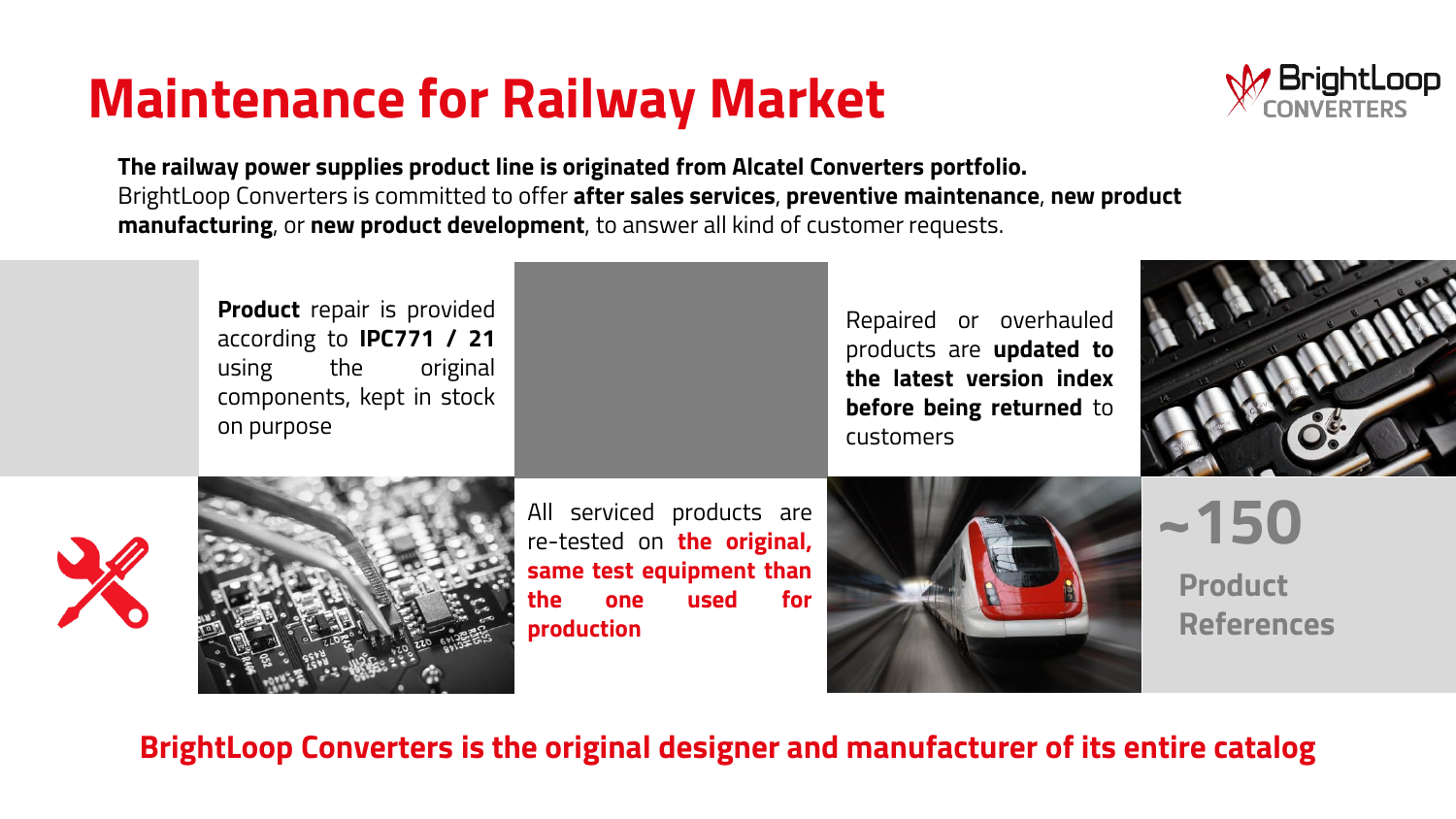

## **Railway Maintenance Catalog**

Railway products catalog

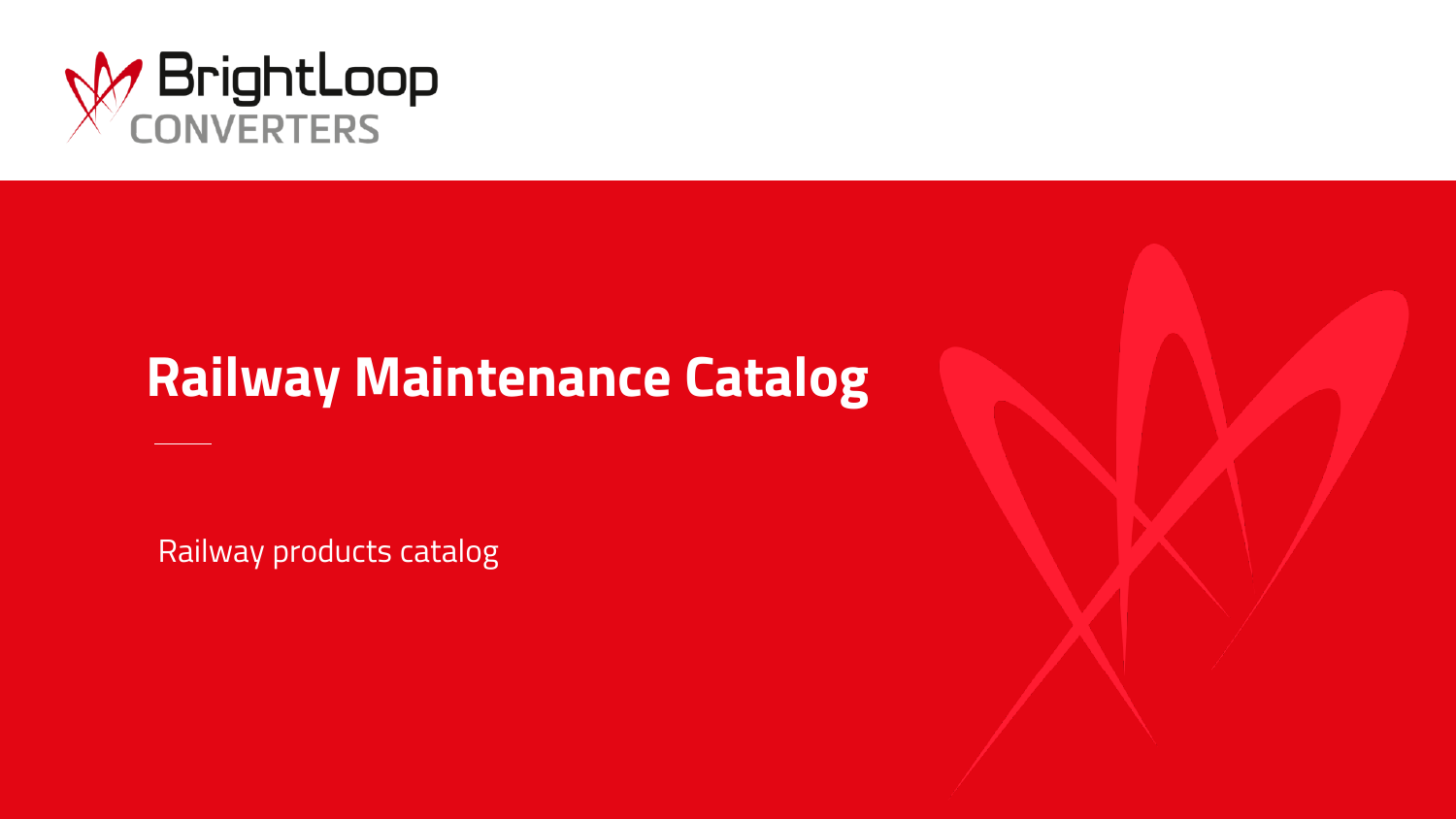





**80-140W DC/DC Power Supply Input :** 48V – 110V dc **Output :** +5V , +15V , -15V

**Delivred Product References :** 

AC457AA, AC457AB , AC457BA

### **Delivred Part Numbers** :

3AW00457AAAA03, 3AW00457AAAA04, 3AW00457AAAA05, 3AW00457AAAA06, 3AW00457AAAA07, 3AW00457AAAA08 3AW00457AAAB08, 3AW00457AAAB09, 3AW00457ABAA05, 3AW00457ABAA06, 3AW00457ABAA07, 3AW00457ABAB07 3AW00457ABAB08

#### **Customers Part numbers** :

TRVS339043001, TRVS339043002, TRVS339043003, TRVC339043002, AL1X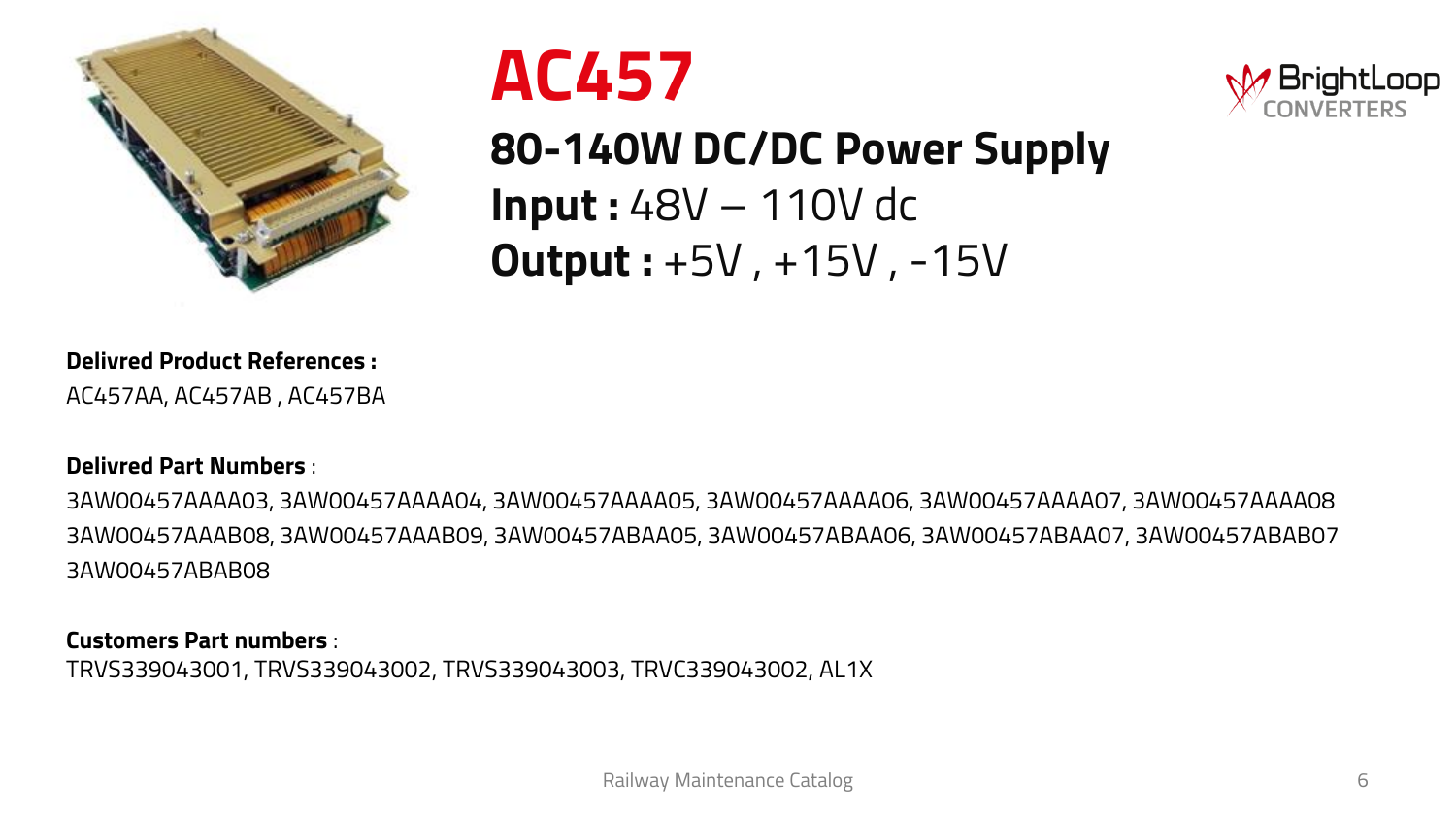





**80-140W DC/DC Power Supply Input :** 24 / 36 V dc **Output :** +5V , +15V , -15V

### **Delivred Product References :**

AC462AA

### **Delivred Part Numbers** :

3AW00462AAAA01, 3AW00462AAAA02, 3AW00462AAAA03, 3AW00462AAAA04, 3AW00462AAAA05, 3AW00462AAAA06 3AW00462AAAA07, 3AW00462AAAA08, 3AW00462AAAB03, 3AW00462AAAB04, 3AW00462AAAB05, 3AW00462AAAB06

### **Customers Part numbers** :

TRVS339043001 C , TRVS339043001 E , TRVS339043001 B/F, TRVS339043001 C/F, TRVS339043001 F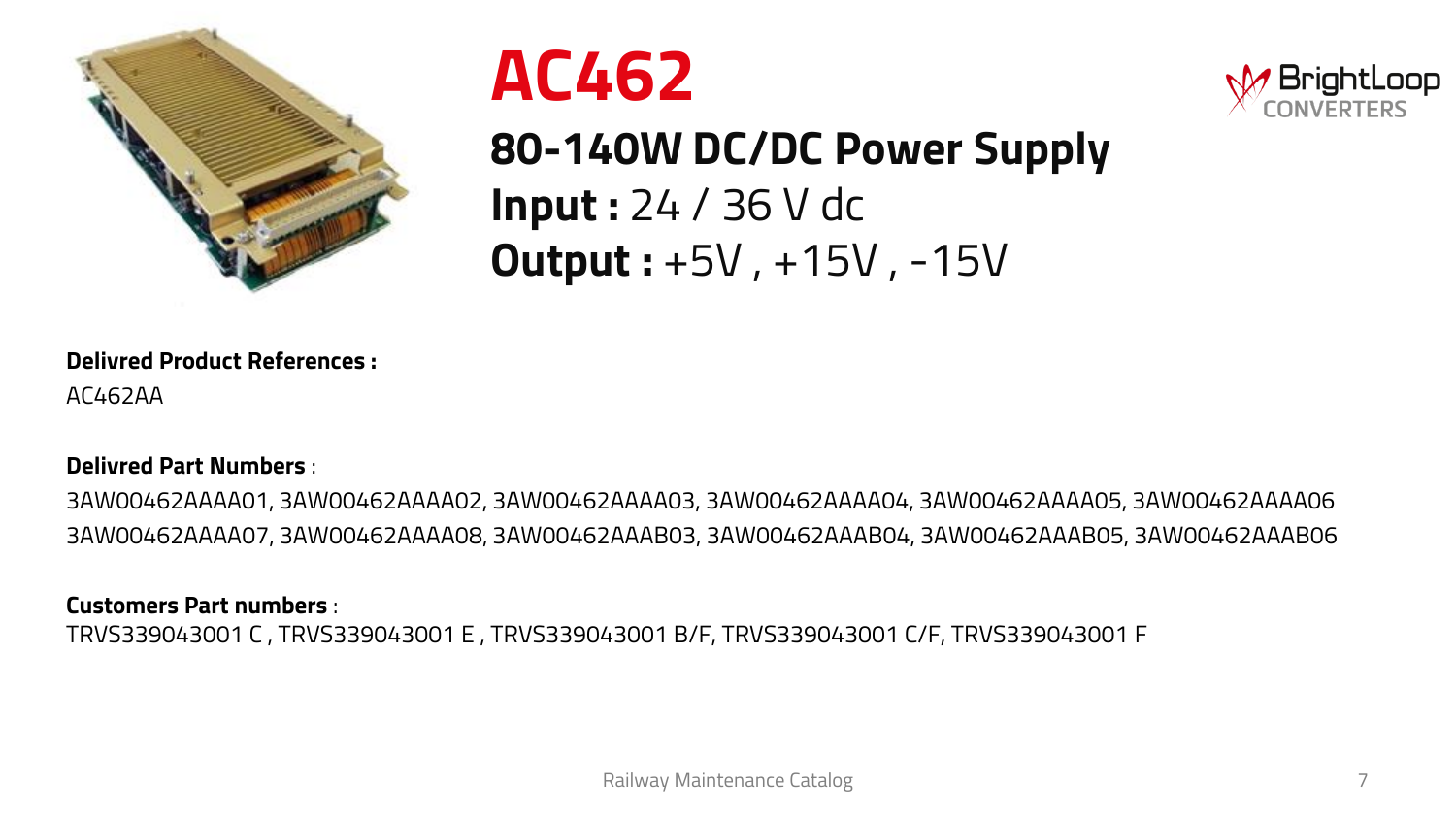





**80-140W DC/DC Power Supply Input :** 16.8V – 45V dc **Output :** +5V , +15V , -15V, +3.3V

**Delivred Product References :** 

AC617AA

### **Delivred Part Numbers** :

3AW00617AAAA01, 3AW00617AAAA02, 3AW00617AAAA03, 3AW00617AAAA04, 3AW00617AAAA05, 3AW00617AAAA06 3AW00617AAAA07

**Customers Part Numbers** :

TRVS339276001, TRVS339276001 A, TRVS339276001 B, ALNU 24V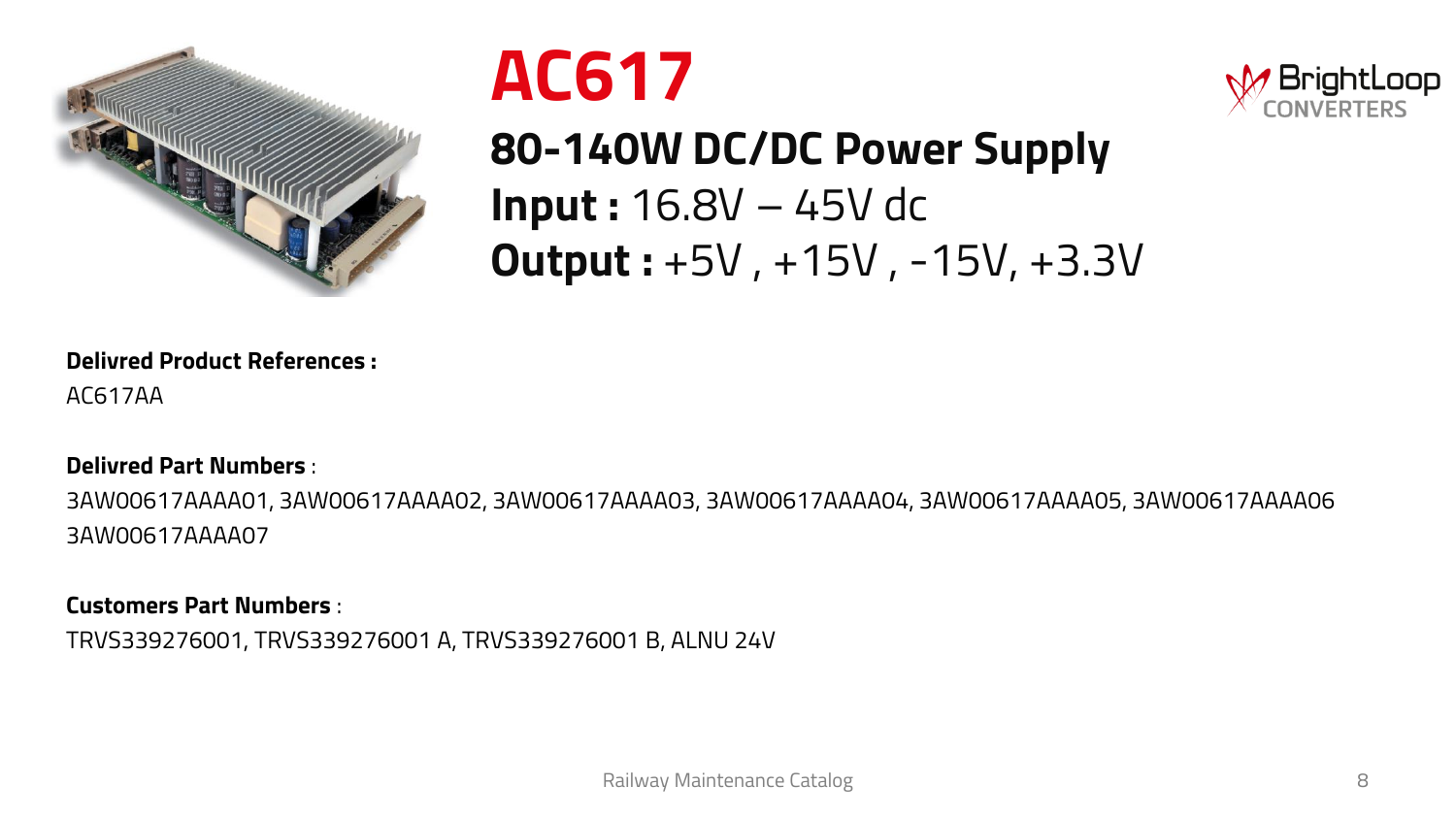





**80-140W DC/DC Power Supply Input :** 33.6V – 137.5V dc **Output :** +5V , +15V , -15V, +3.3V

**Delivred Product References :** 

AC618AA, AC618AB

### **Delivred Part Numbers** :

3AW00618AAAA01, 3AW00618AAAA02, 3AW00618AAAB01, 3AW00618AAAA03, 3AW00618AAAB03, 3AW00618AAAA04, 3AW00618AAAA05, 3AW00618ABAB05, 3AW00618ABAD05, 3AW00618ABAD06, 3AW00618ABAD07, 3AW00618ABAD08

### **Customers Part Numbers** :

TRVS339276002 A1, TRVS339276002 A1, TRVS339276002 A1, TRVS339276002 B, TRVS339276002 B, TRVS339276002 B, TRVS339276002 B, TRVS339276002 A, TRVS339276002 C, TRVS339276002 C, TRVS339276002 D, TRVS339276002 E, TRVS339276002 E, TRVS339666002, TRVC339276002, ALNU-35354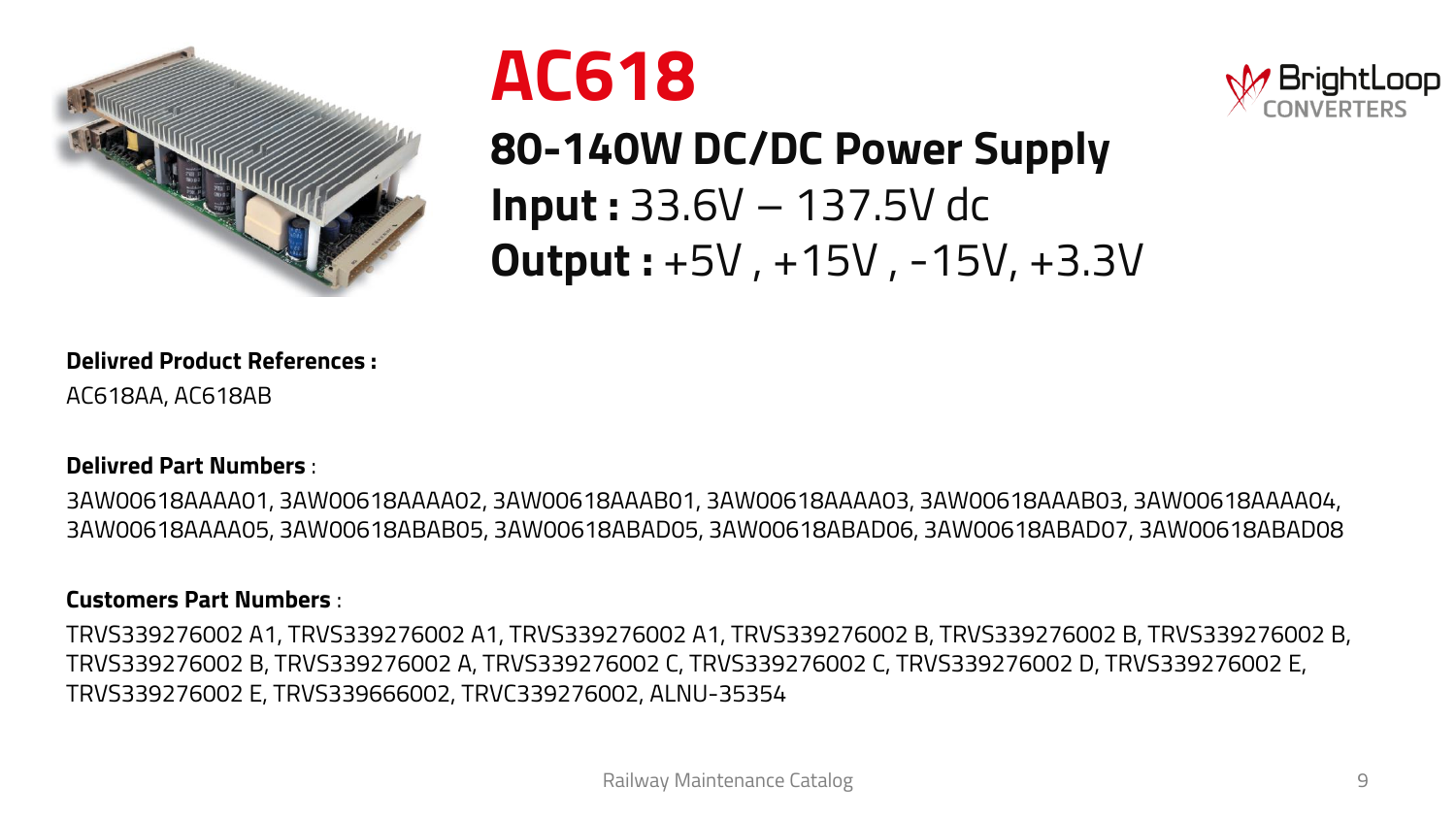





**80-140W DC/DC Power Supply Input :** 16.8V – 45V dc **Output :** +24V , -24V

**Delivred Product References :** 

AC619AA

### **Delivred Part Numbers** :

3AW00619AAAA01, 3AW00619AAAA02, 3AW00619AAAA03, 3AW00619AAAA04, 3AW00619AAAA05, 3AW00619AAAA06 3AW00619AAAA07

### **Customers Part Numbers** :

TRVS339275001, TRVS339275001 A, TRVS339275001 B, ALCA 24V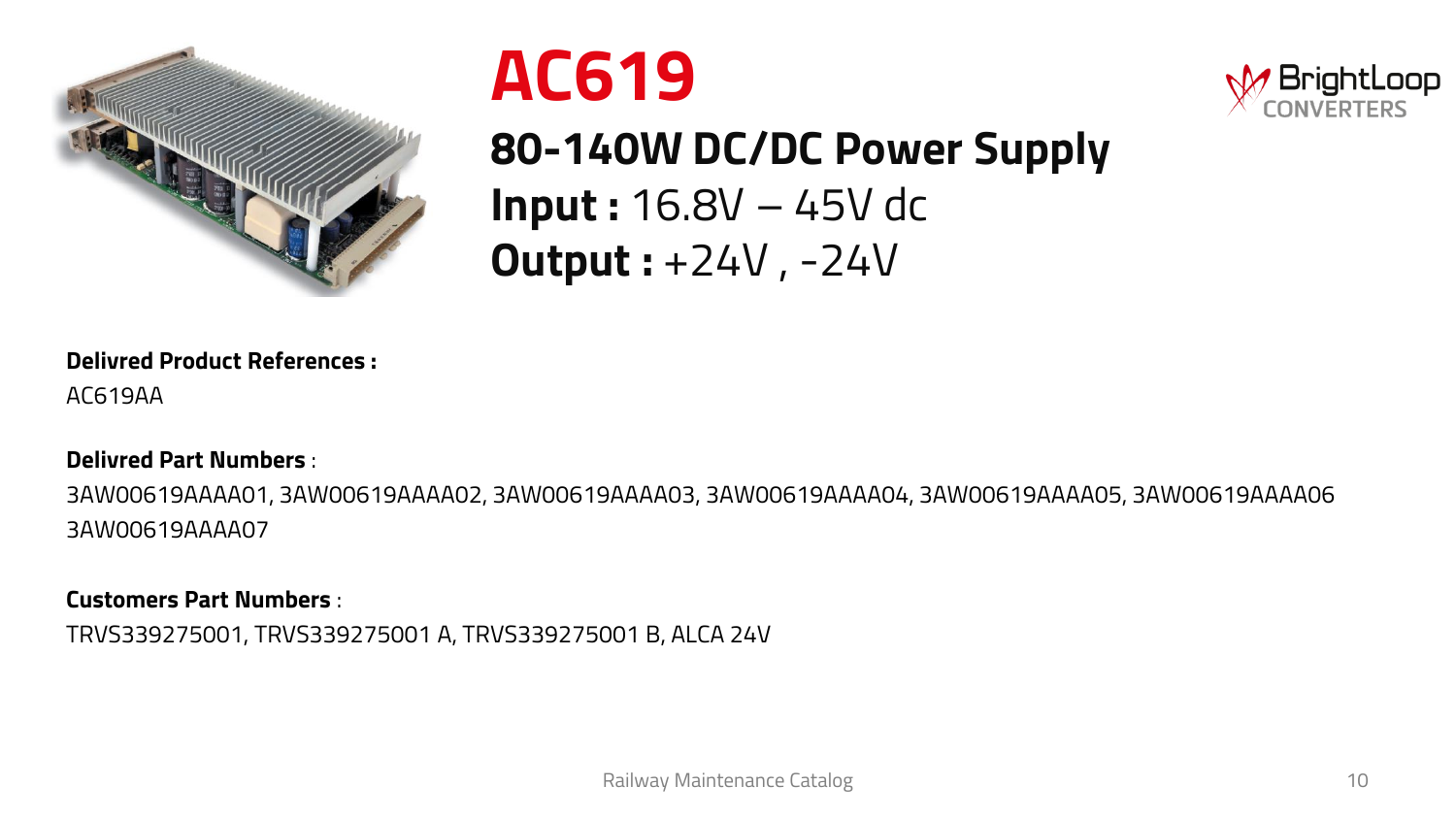





**80-140W DC/DC Power Supply Input :** 33.6V – 137.5V dc **Output :** +24V , -24V

### **Delivred Product References :**

AC620AA

### **Delivred Part Numbers** :

3AW00620AAAA01, 3AW00620AAAA02, 3AW00620AAAB02, 3AW00620AAAB03, 3AW00620AAAB04, 3AW00620AAAB05 3AW00620AAAC03, 3AW00620AAAC05

### **Customers Part Numbers** :

TRVS339275002, TRVS339275002 A, TRVS339275002 A1, TRVS339275002 A2, TRVS339275002 B, TRVS339275002 C, TRVS339275002 D, TRVC339275002, ALCA-35352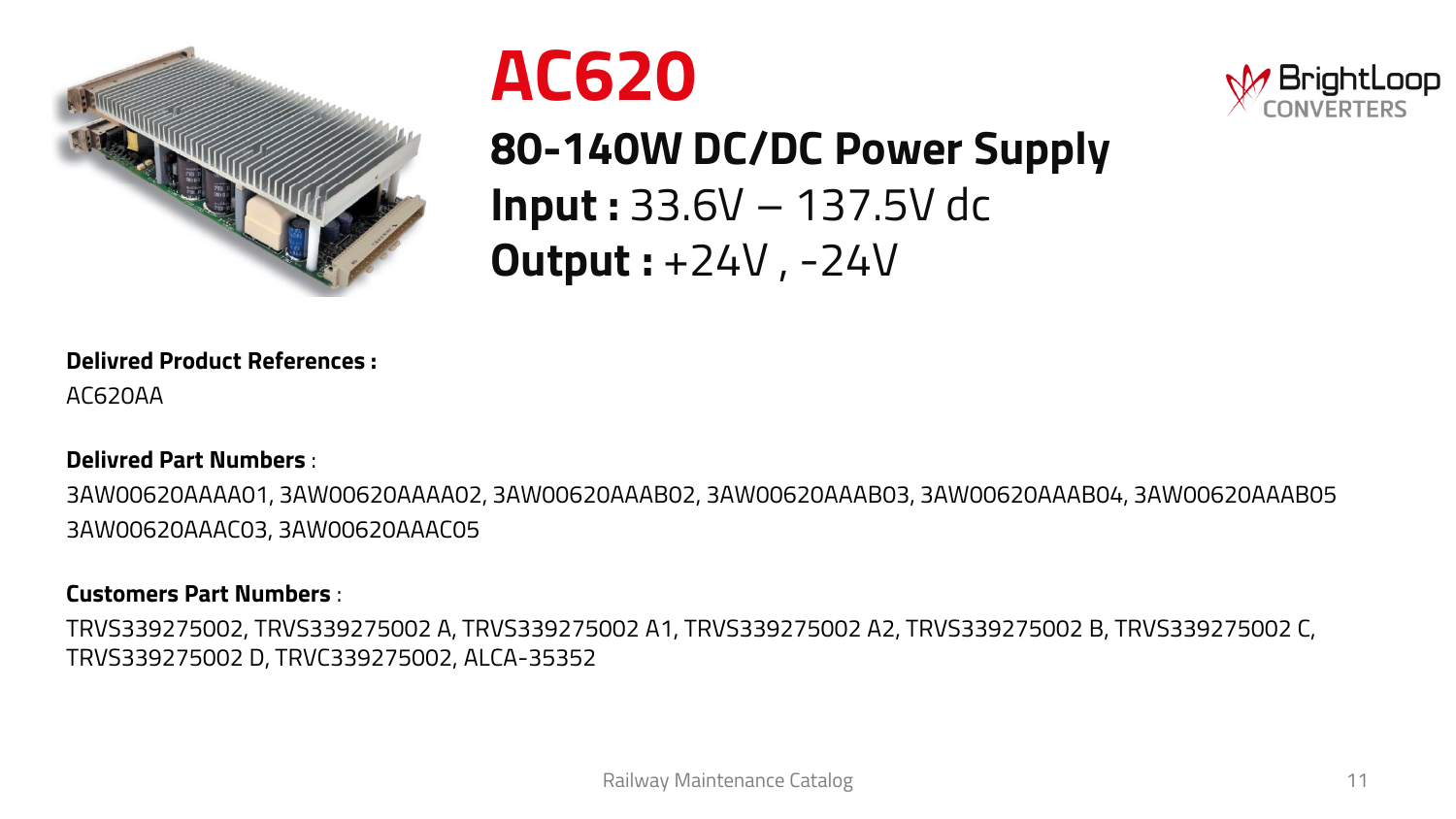

## **Delivred Product References :**  AC774AA, AC774AB



## **DC/DC Power Supply Input :** 77-136V dc **Output :** +5V, +12V , +24V



### **Delivred Part Numbers** :

3AW00774AAAA03, 3AW00774AAAA04, 3AW00774AAAA05, 3AW00774AAAA06, 3AW00774AAAA07, 3AW00774AAAB06 3AW00774AAAC05, 3AW00774AAAC06, 3AW00774AAAD06, 3AW00774AAAD07, 3AW00774AAAD08, 3AW00774AABC05 3AW00774AABD08, 3AW00774AABD09, 3AW00774AABD10, 3AW00774AABD11, 3AW00774AABD12, 3AW00774AABD13 3AW00774ABAA05, 3AW00774ABAA06, 3AW00774ABAB06, 3AW00774ABAC06, 3AW00774ABAD06, 3AW00774ABAD07 3AW00774ABAD08, 3AW00774ABBC06, 3AW00774ABBD08, 3AW00774ABBD09, 3AW00774ABBD10, 3AW00774ABBD11 3AW00774ABBD12, 3AW00774ABBC06, 3AW00774ABBC05, 3AW00774ABBD08, 3AW00774ABBD09, 3AW00774ABBD10 3AW00774ABBD11, 3AW00774ABBD12

### **Customers Part Numbers** :

TRVC070848000 B, TRVC070848000 C, TRVC070848000\D\/TRVS33932700\$0, TRVS339327011, ALM-1436, TRK6650028000 TRVC070817000, TRVC070817000 A, TRVC070817000 B, TRVC070817000 C, TRVC070817000 D, TRVC070848000 A,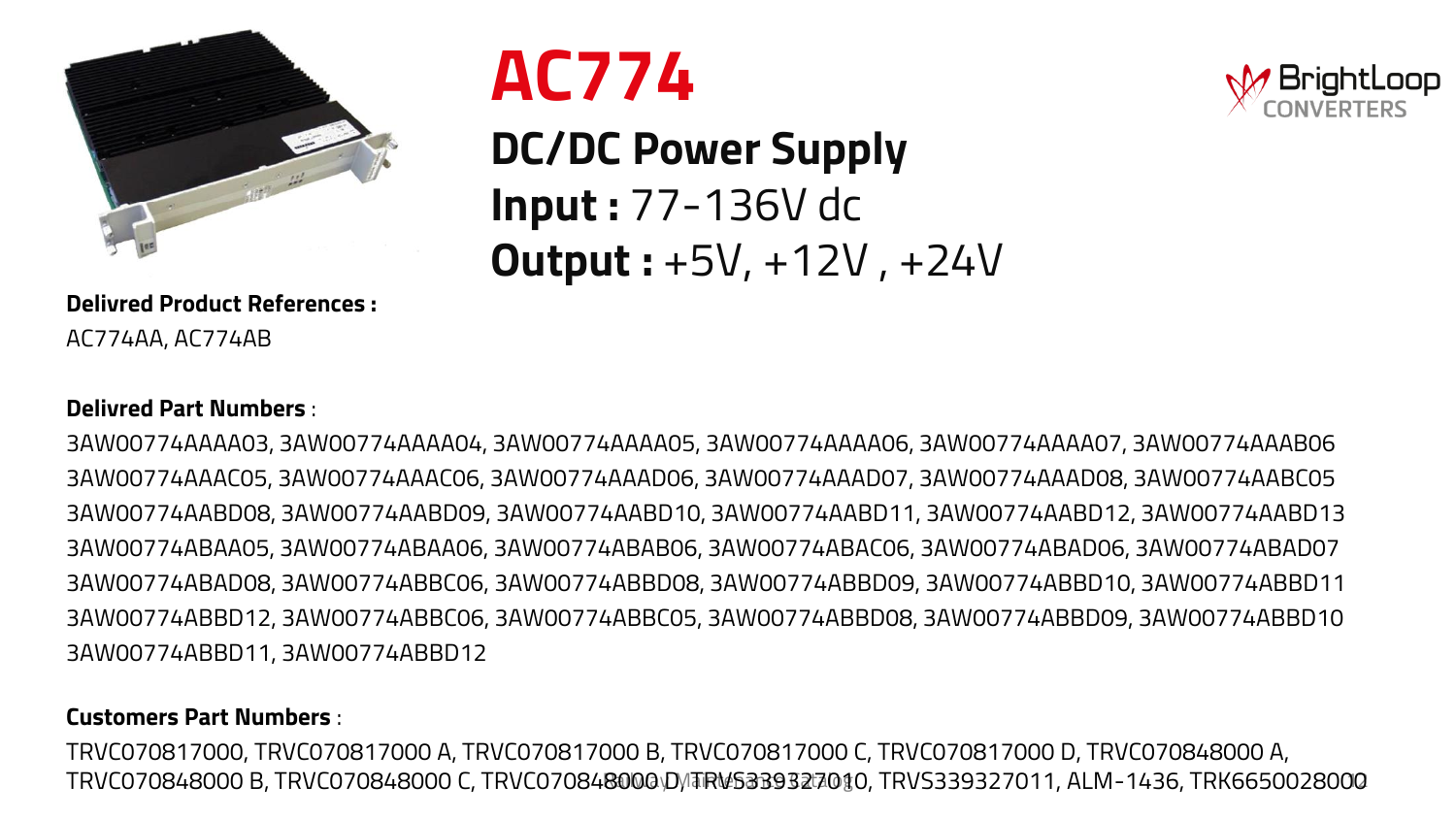

## **Delivred Product References :**  AC775AA, AC775AB

# **AC775**

## **DC/DC Power Supply Input :** 77-136V dc **Output :** +5V, +5V, +12V , -12V



3AW00775AAAA07, 3AW00775AAAA08, 3AW00775AAAB08, 3AW00775AAAC08, 3AW00775AAAD08, 3AW00775AAAE08 3AW00775AAAF08, 3AW00775AAAE09, 3AW00775AAAF09, 3AW00775AAAE10, 3AW00775AAAF10, 3AW00775AABE10 3AW00775AABF10, 3AW00775AABF11, 3AW00775AABD05, 3AW00775AABD06, 3AW00775AABF12, 3AW00775AABF13 3AW00775AABF14, 3AW00775ABBD08, 3AW00775ABBF10, 3AW00775ABBF11, 3AW00775ABBF12, 3AW00775ABBF13

#### **Customers Part Numbers** :

TRVC070818000, TRVC070818000 A, TRVC070818000 A, TRVC070818000 A, TRVC070818000 A, TRVC070818000 A, TRVC070818000 A, TRVS339328010, TRVS339328011, 10-5238 109, 5172088 F G H I J K, 93-4-6 02 5673, ALV-1437, TRK6650027000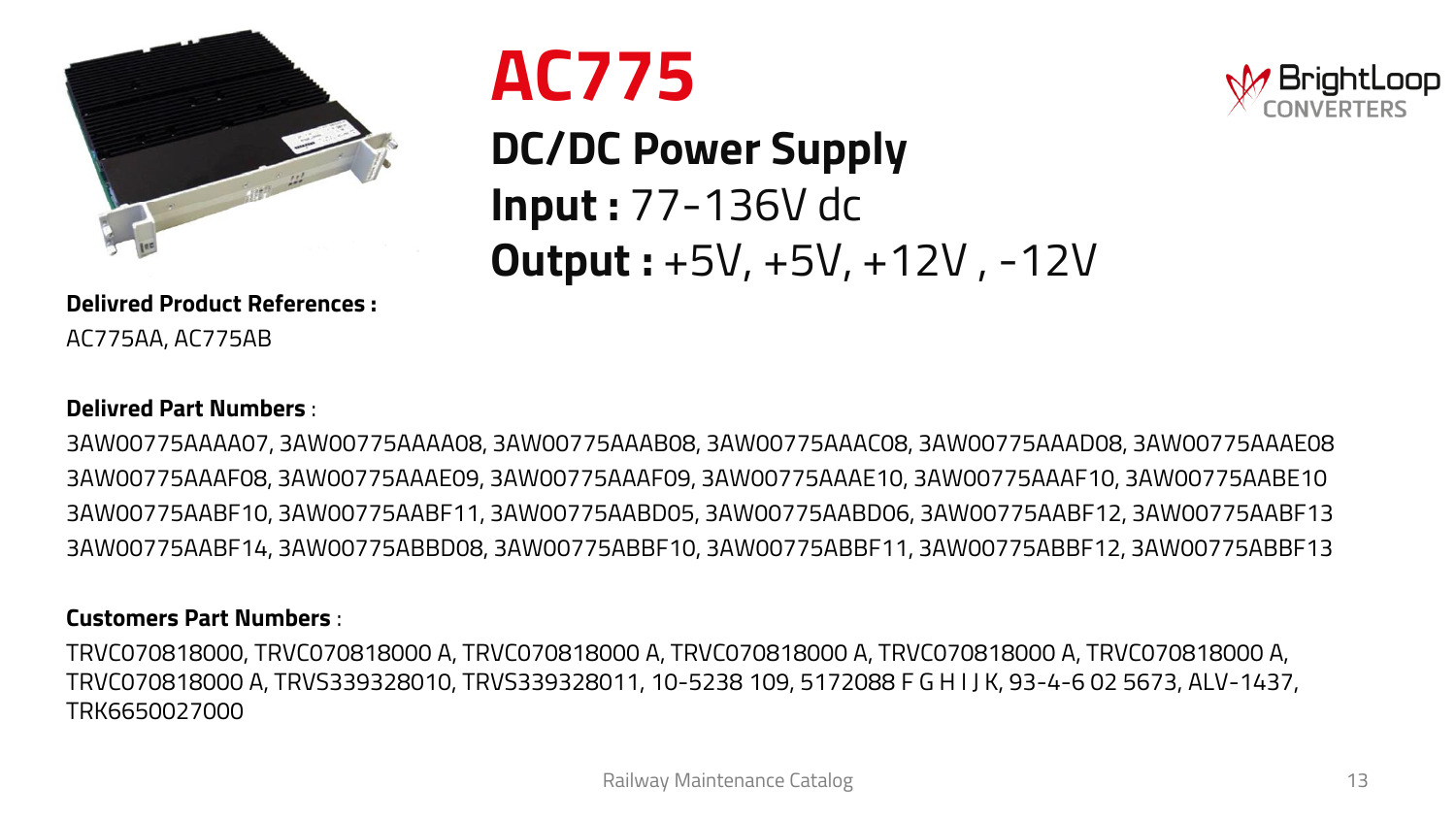





**400W AC/DC Power Supply Input :** 230Vrms and 290Vdc **Output :** 48Vdc – 56Vdc

### **Delivred Product References :**

AS1276AA

### **Delivred Part Numbers** :

3AW01276AAAA01, 3AW01276AAAA02, 3AW01276AAAB02, 3AW01276AAAB03, 3AW01276AAAA04

### **Customers Part Numbers** :

DTR0000288741 A, DTR0000288741 B, DTR0000288741 C, DTR0000288741 C, DTR0000288741 D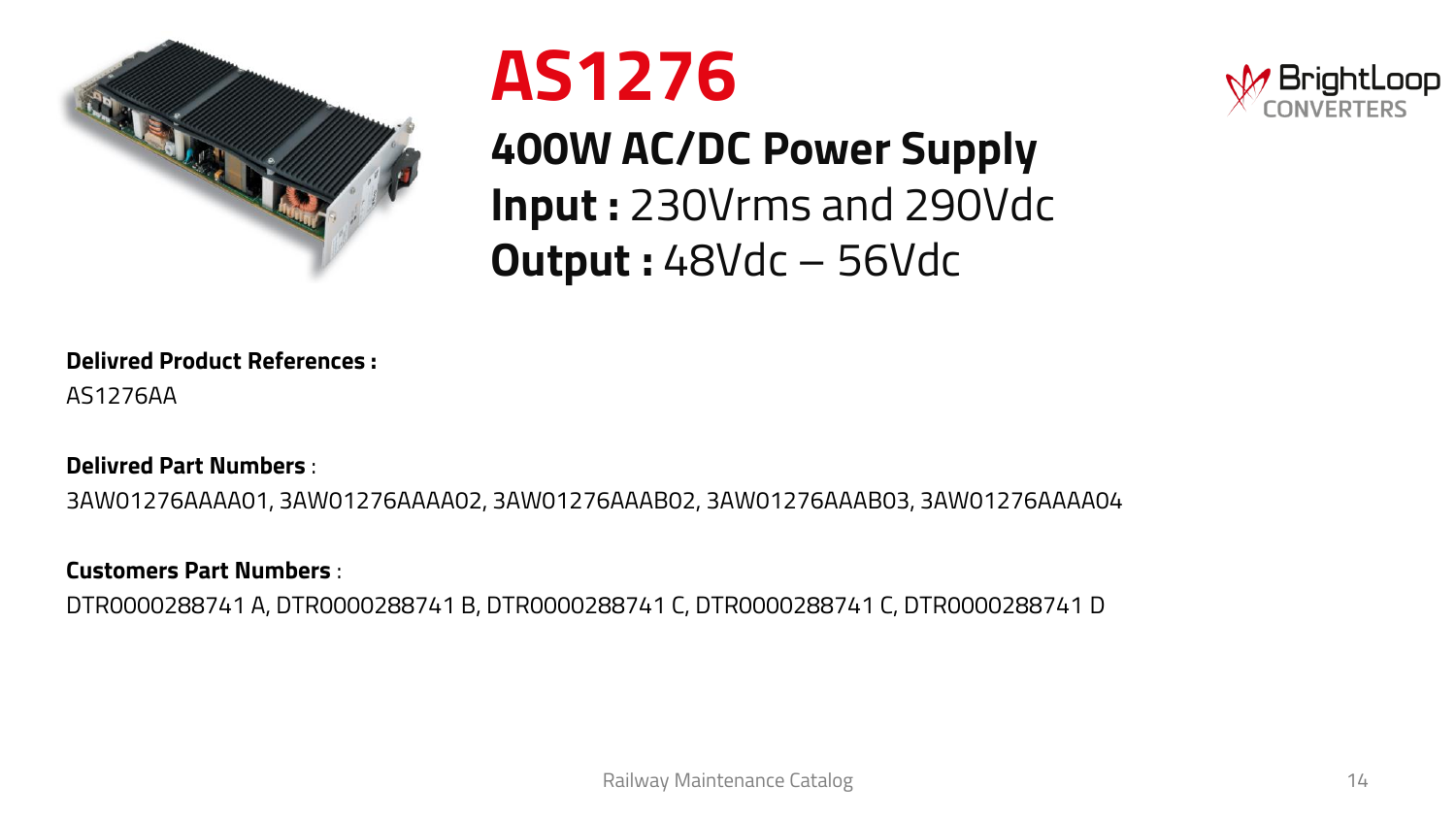







## **Delivred Product References :**

AI1297AA

### **Delivred Part Numbers** :

3AW01297AAAA01, 3AW01297AAAA02

**Customers Part Numbers** :

DTR0000289109 A, DTR0000289109 B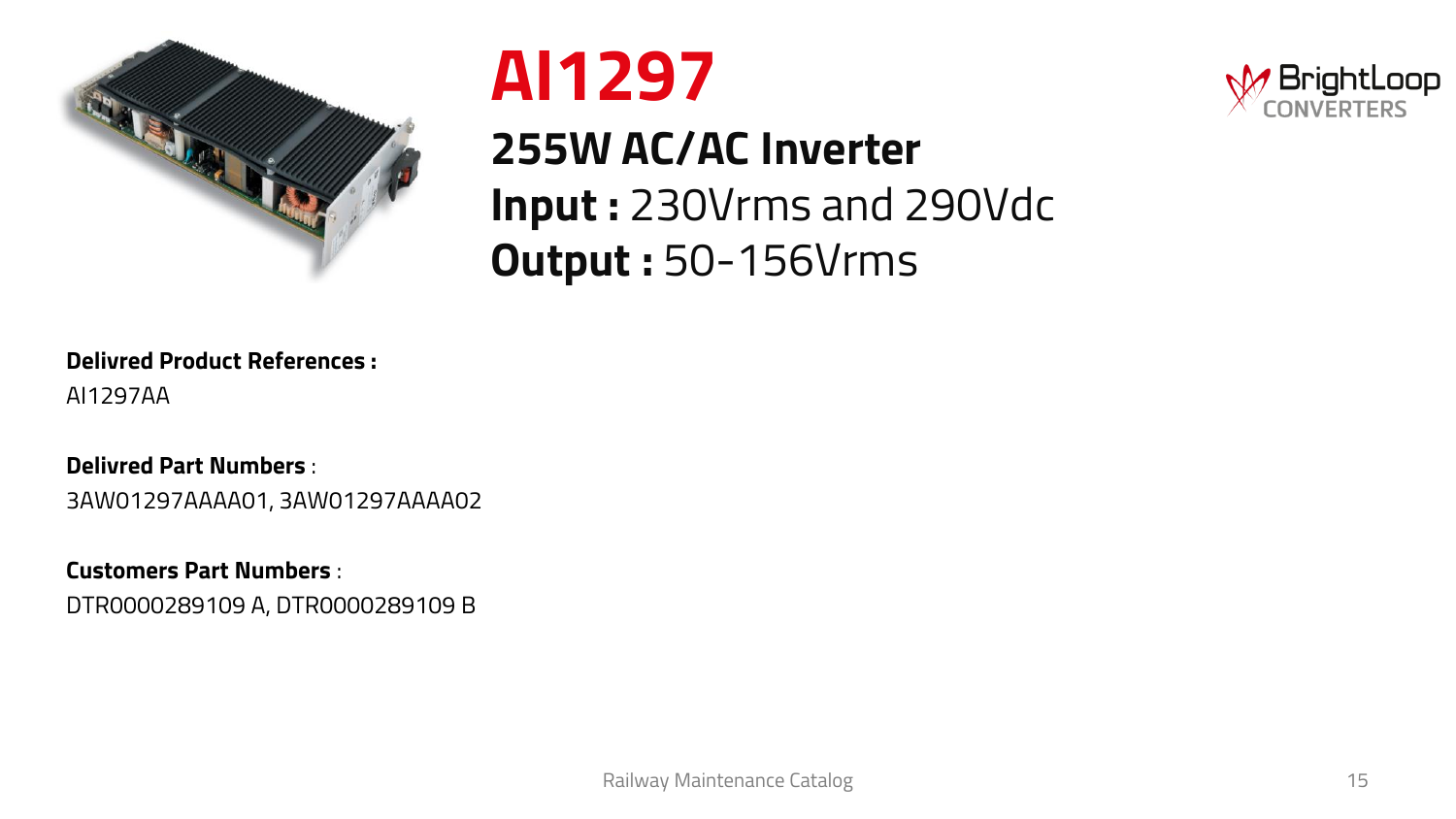





**200W AC/DC Power Supply Input :** 230Vrms and 290Vdc **Output :** 24Vdc – 28Vdc

### **Delivred Product References :**

AS1314AA

### **Delivred Part Numbers** :

3AW01314AAAA01, 3AW01314AAAA02, 3AW01314AAAB02, 3AW01314AAAB03

**Customers Part Numbers** :

DTR0000289099 A, DTR0000289099 B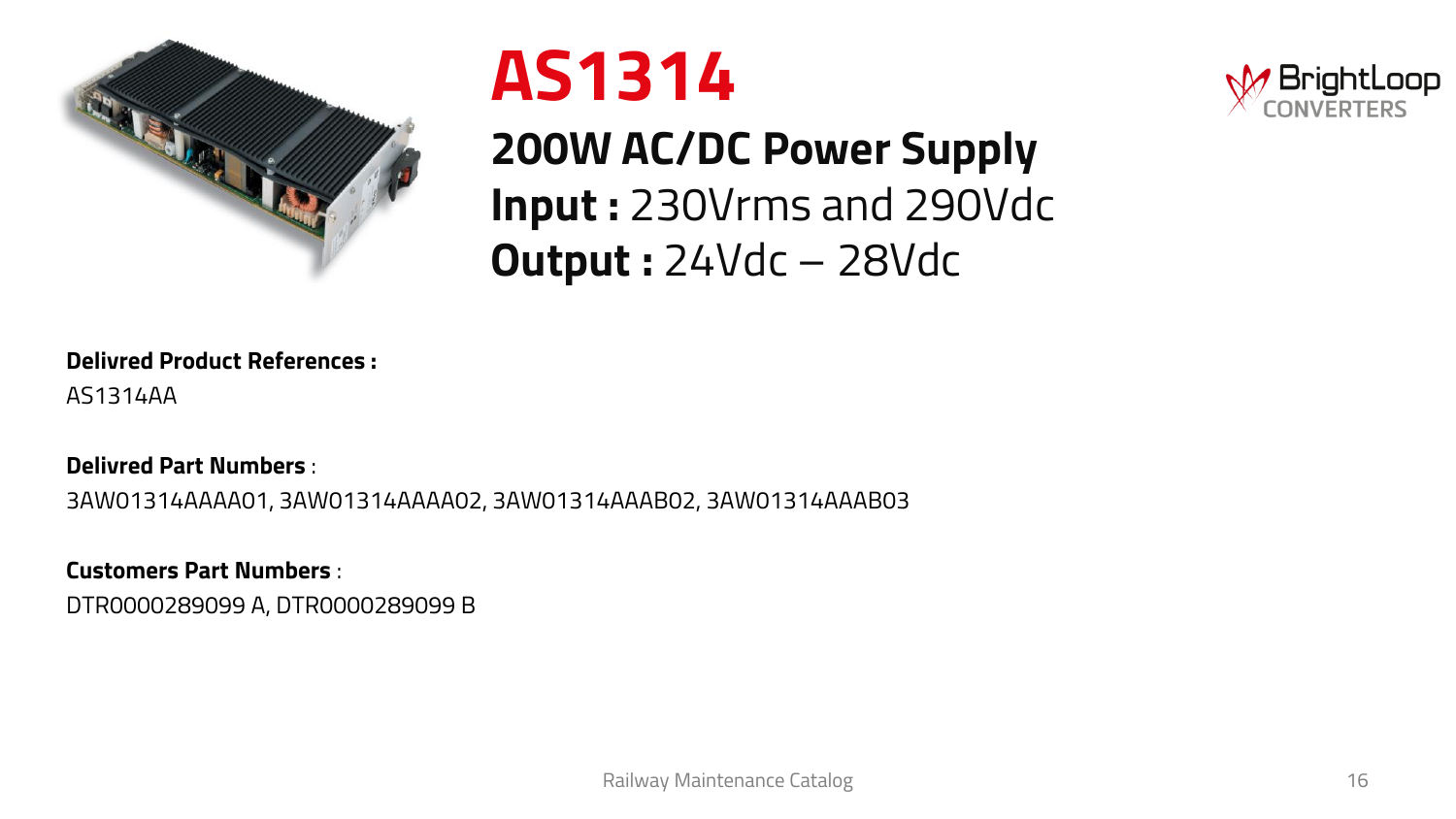



**200W AC/DC Power Supply Input :** 230Vrms and 290Vdc **Output :** 144Vdc – 154Vdc



AS1315AA

### **Delivred Part Numbers** :

3AW01315AAAA01, 3AW01315AAAB01, 3AW01315AAAB02, 3AW01315AAAA03

**Customers Part Numbers** :

DTR0000289101 A, DTR0000289101 B, DTR0000289101 C

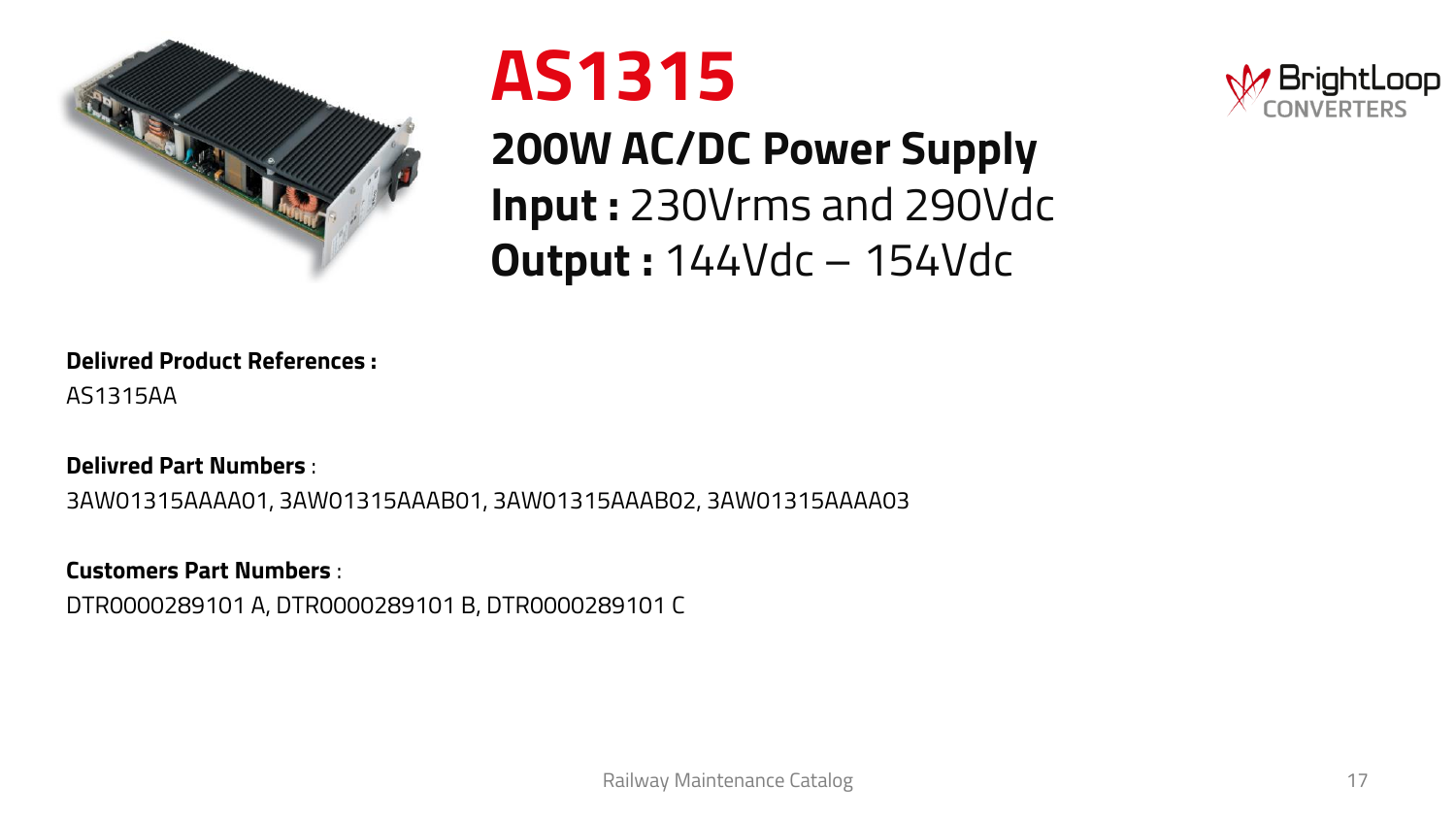



**120W DC/DC Power Supply Input :** 110V (77V – 136V) **Output :** +5V , +15V, -15V



### **Delivred Product References :**  AC1321AA

### **Delivred Part Numbers** :

3AW01321AA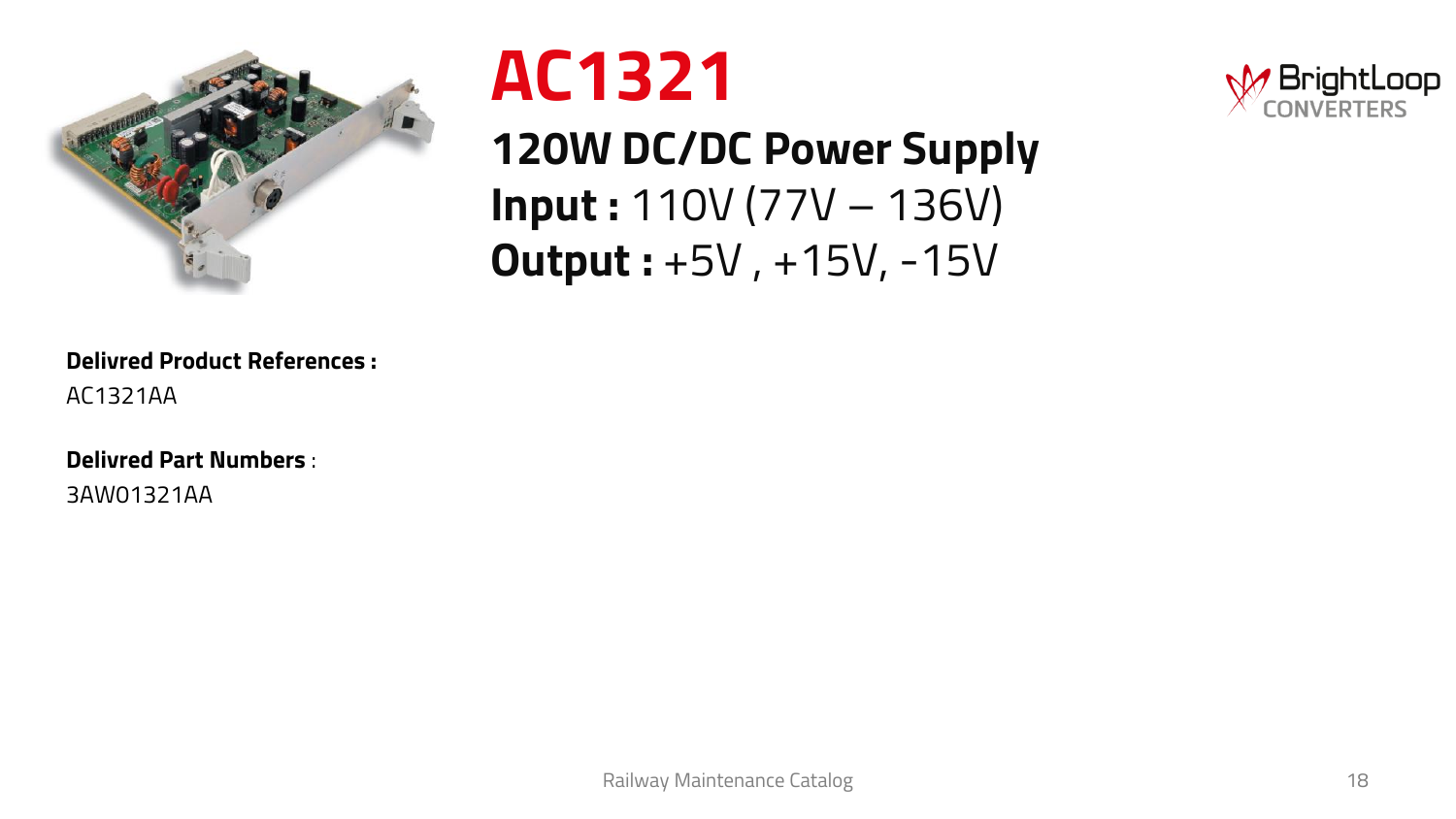



**360W DC/DC Power Supply Input :** 110V (77V – 136V) **Output :** +24V, +24V, -24V



### **Delivred Product References :**  AC1322AA

### **Delivred Part Numbers** :

3AW01322AA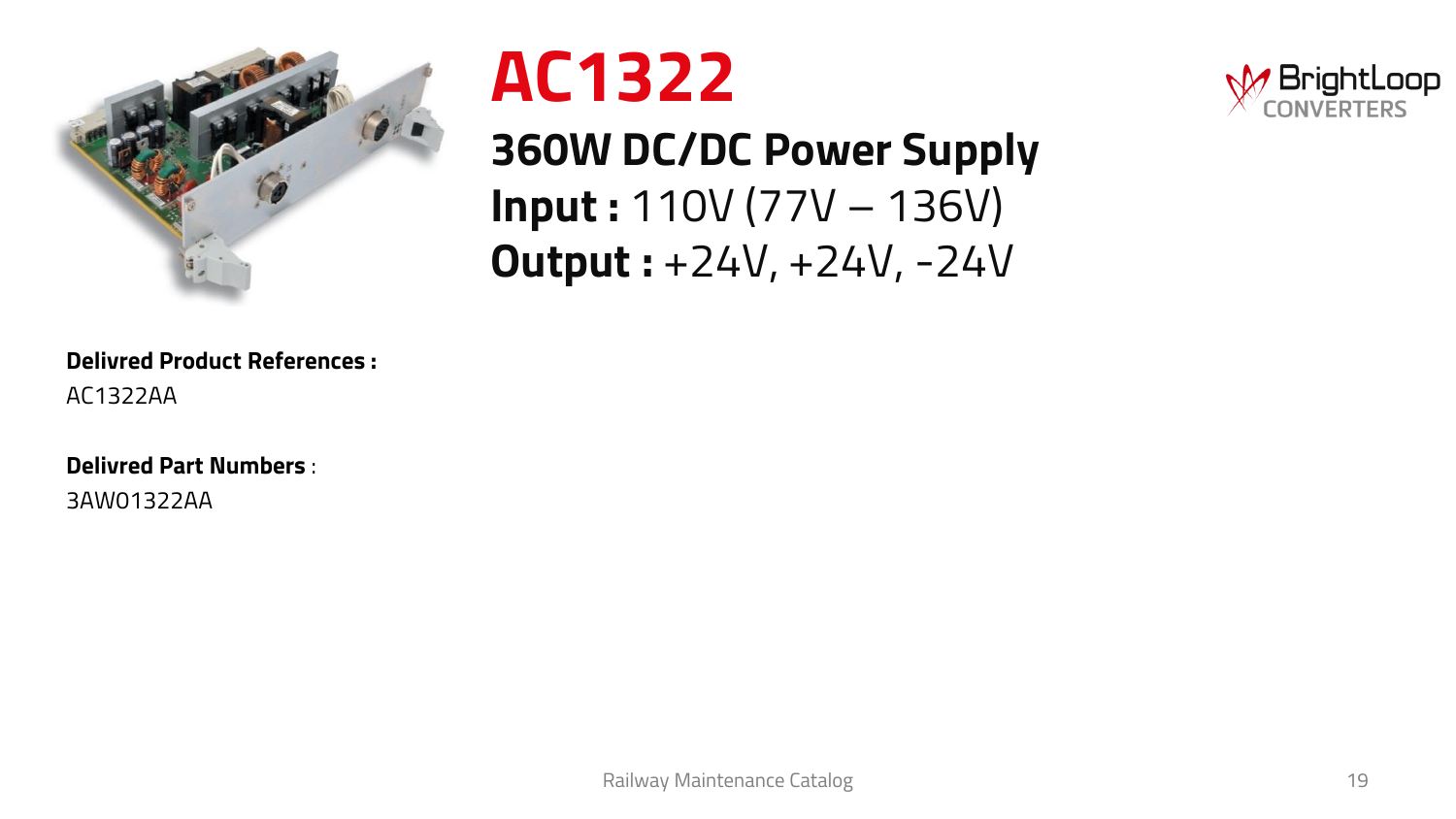

# **AC1417**

**DC/DC Power Supply Input :** 8V / 12V / 24V **Output :** +24Vdc , +24Vdc



## **Delivred Product References :**

AC1417AB, AC1417AA

### **Delivred Part Numbers** :

3AW01417AAAA01, 3AW01417ABAA01

### **Customers Part Numbers** :

DTR0000427629, DTR0000448013, MIPS8\_24, MIPS8-24, 7 954 5916